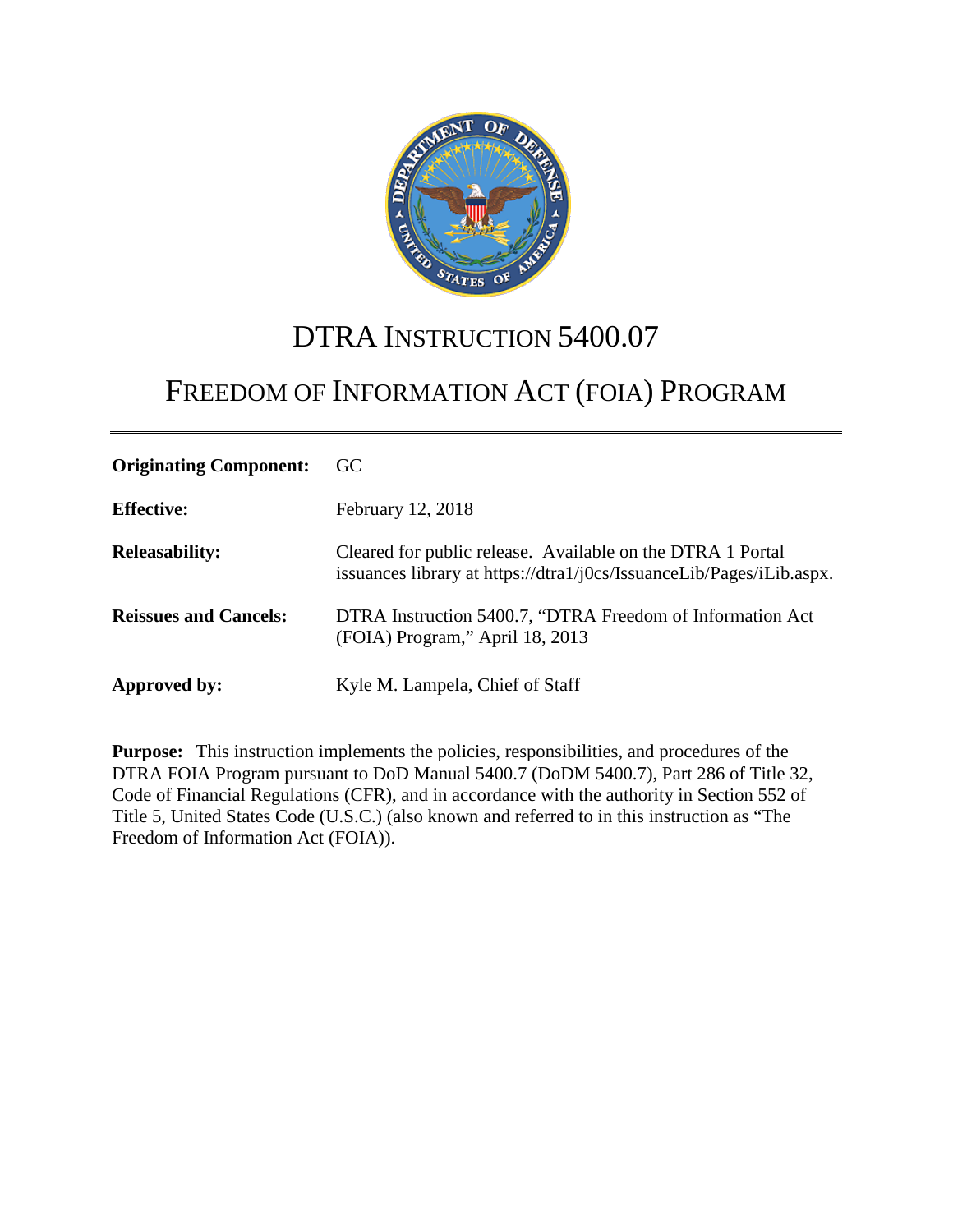# **TABLE OF CONTENTS**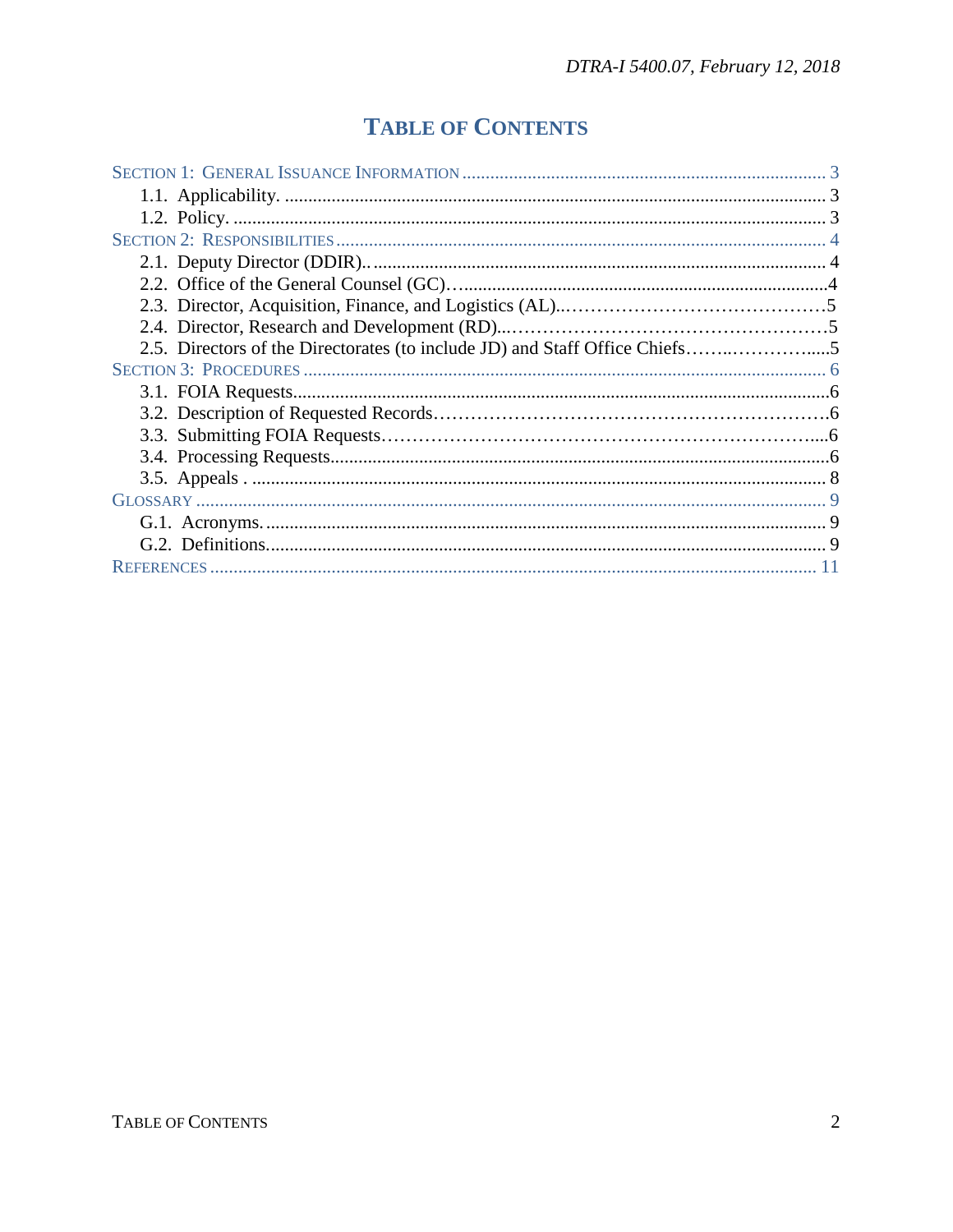## **SECTION 1: GENERAL ISSUANCE INFORMATION**

<span id="page-2-1"></span><span id="page-2-0"></span>**1.1. APPLICABILITY.** This instruction applies to all entities of DTRA, and takes precedence over all related internal standard operating procedures or guidance.

### <span id="page-2-2"></span>**1.2. POLICY.** It is DTRA policy that:

a. All personnel comply with the FOIA, DoD FOIA policy, and this instruction. Strict adherence is necessary to provide uniformity in the implementation of the FOIA program, and to create conditions that will promote public trust. The failure of the agency to adhere to the FOIA and the implementing procedures could pose a litigation risk and result in a loss of public trust. Activities will be conducted in an open manner consistent with the need for security and adherence to other requirements of law and regulation. Under the FOIA, the public can obtain records from DTRA, subject to the statutory exemptions enacted by Congress to protect information that must be held in confidence for the government to function effectively or for other purposes.

b. The DTRA FOIA Office provides assistance to requestors to help them comply with established procedures and to ensure that procedural matters do not unnecessarily impede a requestor from obtaining records promptly.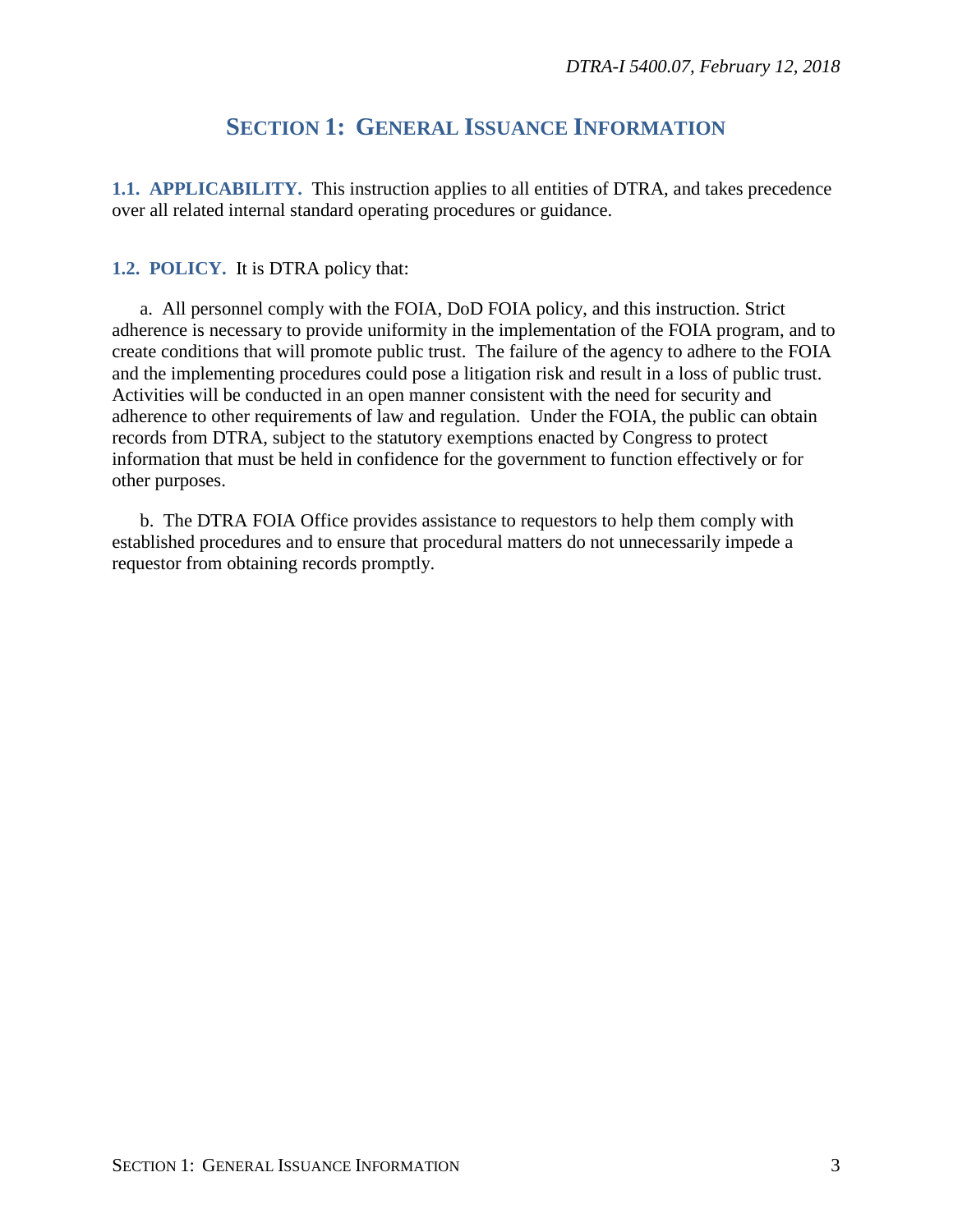## **SECTION 2: RESPONSIBILITIES**

<span id="page-3-1"></span><span id="page-3-0"></span>**2.1. DEPUTY DIRECTOR (DDIR).** The DDIR will serve as the Appellate Authority, responsible for reviewing FOIA appeals and making the final decision on such appeals.

**2.2. OFFICE OF THE GENERAL COUNSEL (GC).** The GC designates the following officials to ensure compliance with the policies and procedures that govern administration of the FOIA program.

#### **a**. **DEPUTY GC.** The Deputy GC:

Serves as the Initial Denial Authority (IDA), responsible for reviewing information to determine whether it meets the criteria for withholding under one or more of the FOIA exemptions. This determination may be made upon the recommendation of a subject matter expert (SME). The IDA will be recused from participating in the processing and/or review of any FOIA requests submitted by the IDA. In those instances, the GC will serve as the IDA. The IDA is also responsible for making the final determinations on requests for expedited processing and fee waivers.

#### **b. CHIEF FOIA OFFICER.** The Chief FOIA Officer:

(1) Serves as the FOIA Public Liaison to whom requesters can raise concerns about the services they receive from the FOIA office. The FOIA Public Liaison also assists in reducing delays in responding to requests and works with the Office of Government Information Services (OGIS) in resolving disputes between FOIA requesters and the agency.

(2) Administers the FOIA Program and implements the procedures necessary to ensure compliance with the FOIA and DoD guidance.

(3) Coordinates with the Governmental and Public Affairs Office (GP) on all FOIA requests received by members of the media. All FOIA requests from the media will be forwarded to GP upon receipt. A copy of all final responses to FOIA requests received will also be provided to GP.

(4) Informs DTRA leadership and the Directorate for Oversight and Compliance (DO&C), Office of the Deputy Chief Management Officer, of significant FOIA requests, as required by paragraph 3.14 of DoDM 5400.07.

(5) Provides training for personnel who implement FOIA, respond to or assist in responding to FOIA requests, or have duties associated with this instruction.

(6) Submits timely FOIA reports to DO&C upon request, and as required by DoDM 5400.07.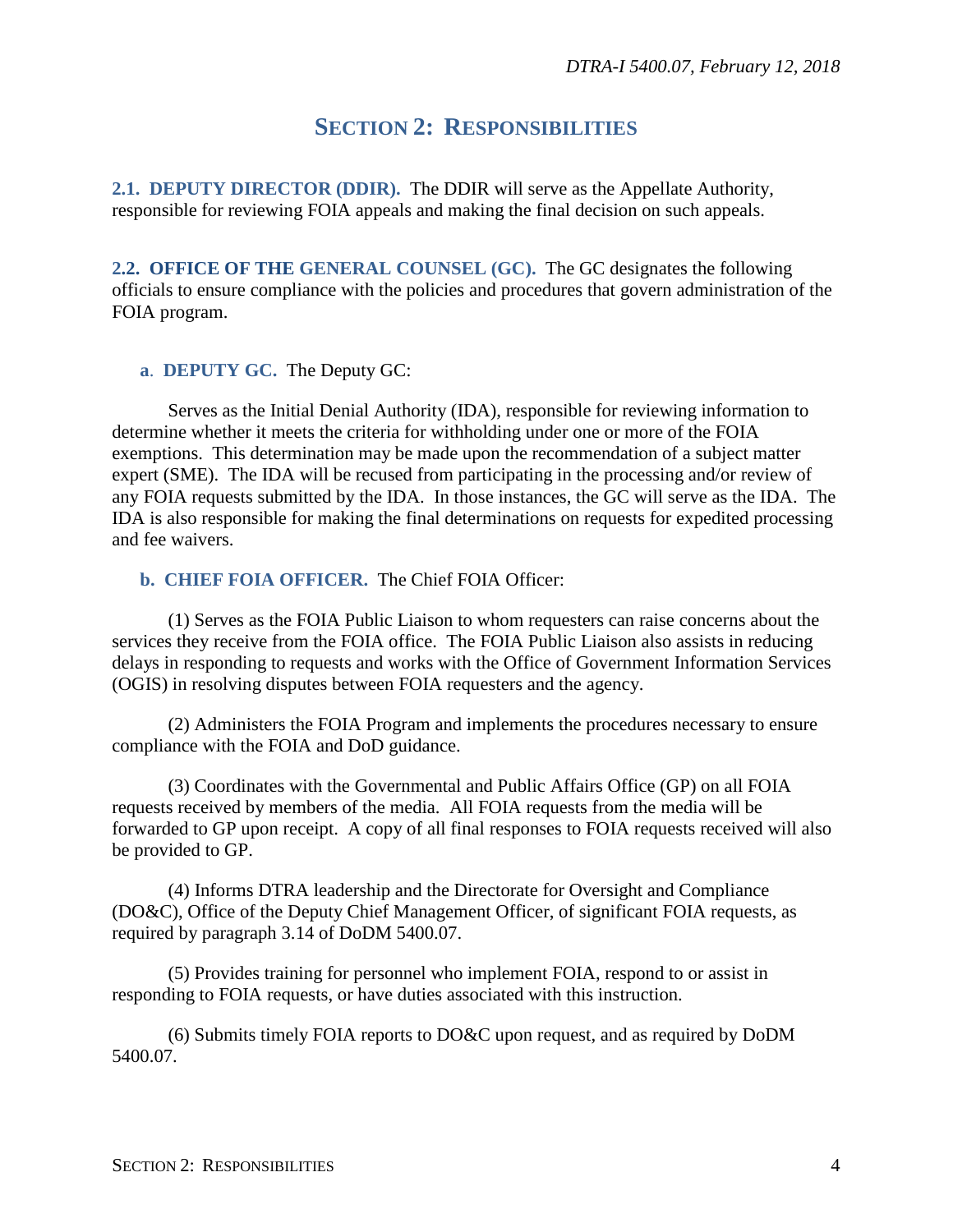**2.3. DIRECTOR, ACQUISITION***,* **FINANCE***,* **AND LOGISTICS (AL).** The Director, AL, ensures that fees collected under FOIA are forwarded to the Defense Finance and Accounting Service, Defense Accounting Office for submission to the Treasurer of the United States.

**2.4. DIRECTOR, RESEARCH AND DEVELOPMENT (RD).** The Director, RD through the Defense Threat Reduction Information Analysis Center (DTRIAC), will be the repository for declassified, reclassified, and sanitized copies of documents that have been released under FOIA. Through DTRIAC, RD will ensure that two copies of such reports are forwarded to the National Technical Information Service for availability in the public domain.

### **2.5. DIRECTORS OF THE DIRECTORATES (TO INCLUDE JD) AND STAFF OFFICE CHIEFS.** The Directors of the Directorates (to include JD) and Staff Office Chiefs will:

a. Ensure that personnel acting on FOIA requests are familiar with this instruction.

b. Ensure that FOIA actions tasked to their Directorate/Staff Office are closely monitored for accountability and responses are provided no later than the suspense date established by the FOIA office to ensure the organization meets statutory and/or expedited timelines.

c. Ensure the appropriate SME is assigned to search for records responsive to a FOIA request and review records that are deemed responsive to a FOIA request; to include records containing classification markings or distribution limiting statements. Such records must be reviewed in their entirety to determine if the markings still apply and whether any information can be reasonably segregated and released under the FOIA.

d. Ensure all responsive documents are shared with the FOIA office, no matter the classification markings or distribution limiting statements, to guarantee all FOIA requirements are met.

e. Appoint an individual to serve as the FOIA point of contact (POC) for their Directorate/Staff Office. Provide POC information to the FOIA office upon request or upon changes in POCs.

f. Ensure any misdirected FOIA requests are forwarded to the FOIA Office immediately upon receipt.

g. Ensure all personnel complete the required FOIA training once upon arrival and once every three years thereafter.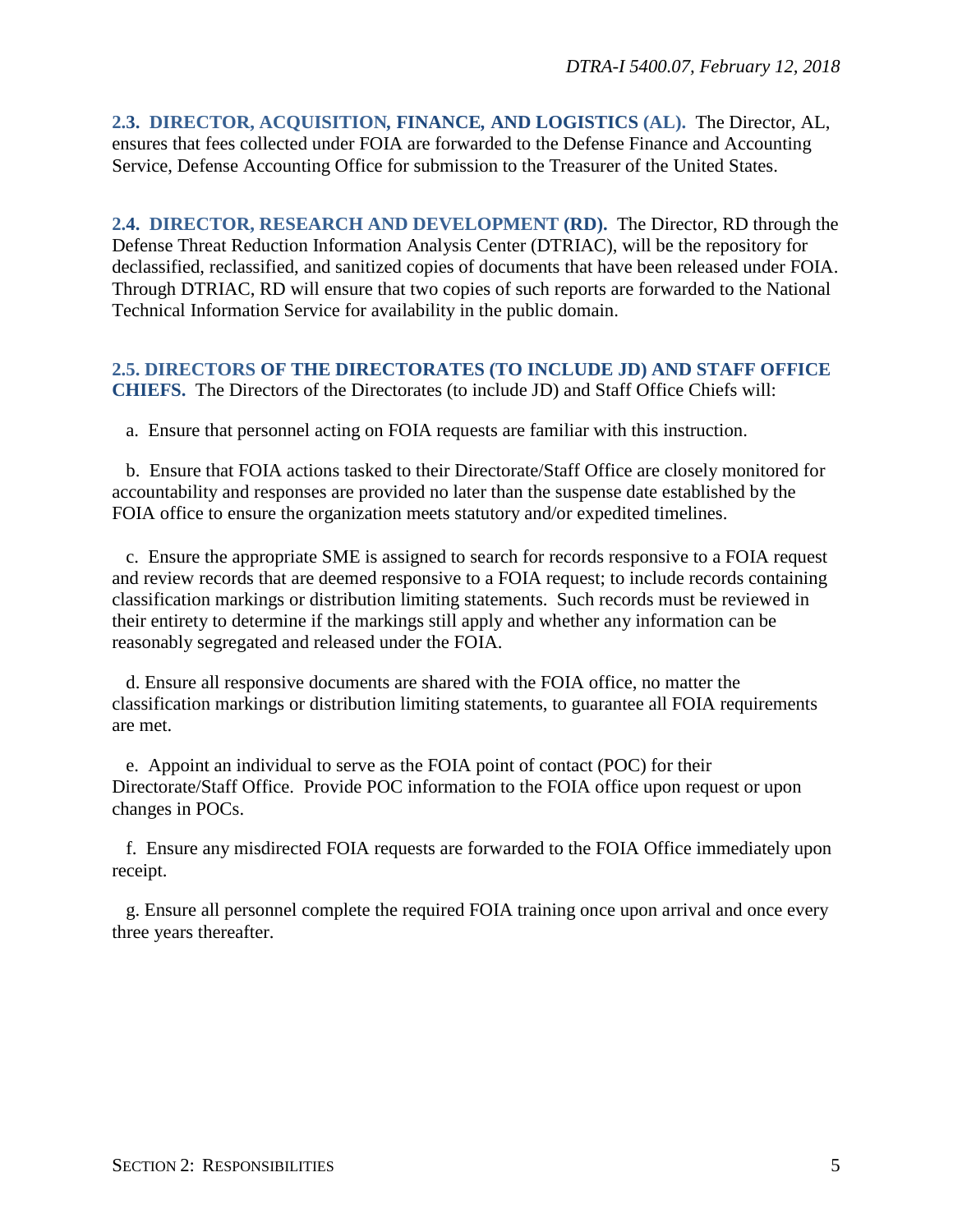### **SECTION 3: PROCEDURES**

**3.1. FOIA REQUESTS**. FOIA requests are requests from members of the public for access to agency records that exist at the time the request is received. All FOIA requests must be perfected before processing can start. See Glossary for definitions. Any questions about what constitutes a FOIA request or agency record should be directed to the FOIA office.

**3.2. DESCRIPTION OF REQUESTED RECORD**.The requestor is responsible for describing the records sought and providing sufficient detail to enable personnel to locate those records with a reasonable amount of effort. To the extent possible, requesters should include specific information that may assist personnel in identifying the requested records, such as the date, title or name, author, recipient, subject matter of the record, case number, file designation, or reference number. Requesters must also provide contact information, such as a telephone number, email address, and/or mailing address, to assist the agency in communicating and providing the requested records.

**3.3. SUBMITTING FOIA REQUESTS.** The FOIA office is the central processing point for all FOIA requests. All incoming requests will be directed to the FOIA office. FOIA requests received by other DTRA offices will immediately notify the FOIA office at 703-767-1792. Once the FOIA Office is notified, the original FOIA request should be forwarded to the DTRA FOIA Office.

FOIA requests should be clearly marked as "Freedom of Information Act request" and submitted to the address below. Though this marking is not necessary, failure to annotate the envelope as a "Freedom of Information Act request" may slow the receipt of the request in the appropriate office. Requests may also be sent electronically.

Defense Threat Reduction Agency Attn: OGC-FOIA 8725 John J. Kingman Road, Stop 6201 Fort Belvoir, VA 22060-6201 Phone: 703-767-1792 Email: [dtrafoiaprivacy@mail.mil](mailto:dtrafoiaprivacy@mail.mil)

<span id="page-5-0"></span>**3.4. PROCESSING REQUESTS.** Requests are processed on a first-in, first-out basis. Multitrack processing, has been established to distinguish between simple, complex, and expedited requests in accordance with subpart 286.8 of Title 32, CFR. The FOIA Office will determine the processing track based on the date of receipt, the amount of work and time involved in processing the requests, and whether the requestor has been granted expedited processing. All FOIA requests are assigned and tracked by case numbers established by the FOIA office.

a. Upon receipt of a perfected request, the FOIA office will initiate a task in the Enterprise Information System (EIS) to the appropriate Directorate/Staff Office. The task will include a copy of the FOIA request and a DTRA Form 57, "DTRA Freedom of Information Act and/or Privacy Act Form" (located on the DTRA1 Forms Library page). The tasked Directorate/Staff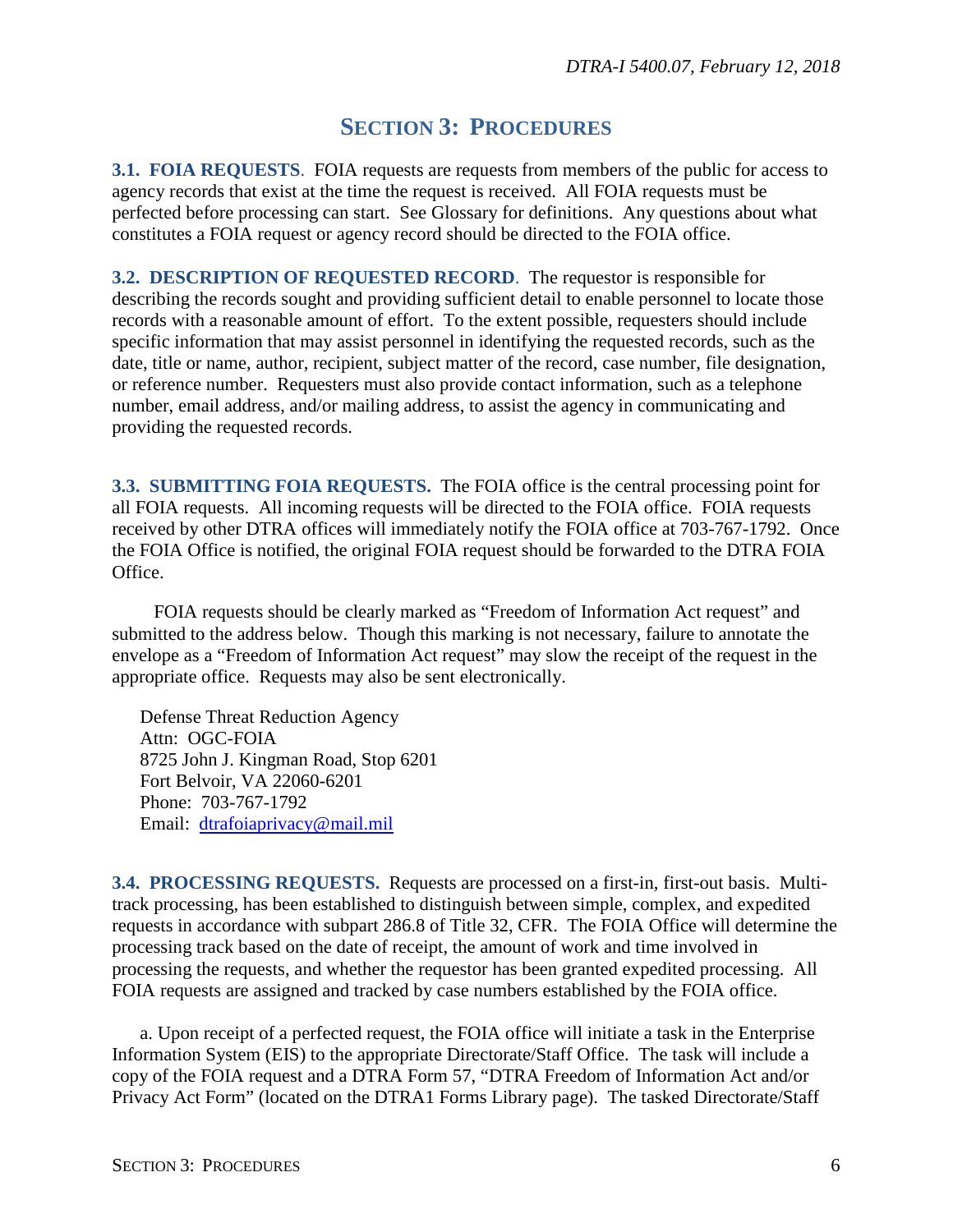Office will assign a SME to conduct a thorough search for responsive records. If the SME determines that a reasonable search cannot be conducted because the request is too broad, the SME will contact the FOIA Office for clarification. SMEs tasked to complete a search for records responsive to a FOIA request, will only search agency records (see definition in Glossary). The SME tasked with conducting the search for records will not create records that are not already in existence at the time the search is being conducted.

b If no responsive records are located, the SME will fill out the DTRA Form 57, close out the EIS tasker, and route the certified DTRA Form 57 to the FOIA Office. If the SME believes that another Directorate/Staff Office could have records responsive to the request, the SME will provide that information on the certified DTRA Form 57. The SME will not directly task another Directorate/Staff Office to conduct a search under the FOIA.

c. If responsive records are located, the Directorate/Staff Office will designate a SME within its Directorate/Staff Office to review and identify any sensitive information by bracketing and/or highlighting it and annotating each piece of information with the appropriate FOIA exemption. The SME will also close out the EIS tasker and route the certified DTRA Form 57 with the responsive records to the FOIA Office. If the SME believes that another Directorate/Staff Office or an external agency should review the responsive records prior to public release, the SME will provide that information on the certified DTRA Form 57. The SME will not directly task another Directorate/Staff Office or external agency to review responsive records under the FOIA.

d. If the review by the SME identifies classified information the appropriate classification authority will determine if the document(s) may be declassified, reclassified, or sanitized. The Directorate/Staff Office will bracket information exempt from release, provide the appropriate FOIA exemption(s), and return the package to the FOIA Office for processing with the certified DTRA Form 57. The DTRA Form 57 should also specify if a review is needed by another Directorate/Staff Office or external agency.

(1) When the SME recommends additional review by another agency, s/he will provide the FOIA Office with the full name and address of that organization's POC, if known. The FOIA Office will forward the documents to that organization for further review.

(2) If the SME identifies information that should be either classified or reclassified and the information has not been previously released to the public, the SME must notify the FOIA Office and follow the procedures outlined in Enclosure 4, Paragraph 18, Volume 1 of DoD Manual 5200.01.

(3) If the SME identifies information that is marked as Restricted Data (RD) and/or Formerly Restricted Data (FRD), the SME must notify the FOIA Office. All RD/FRD records require a Department of Energy (DOE) review. The FOIA Office will send all RD/FRD documents to DOE for review after the SME completes the initial agency review.

(4) The FOIA Office will coordinate with the Operations Security Office (OPSEC) under the Intelligence and Plans Directorate (IP) regarding release of any previously classified information recommended for release under the FOIA.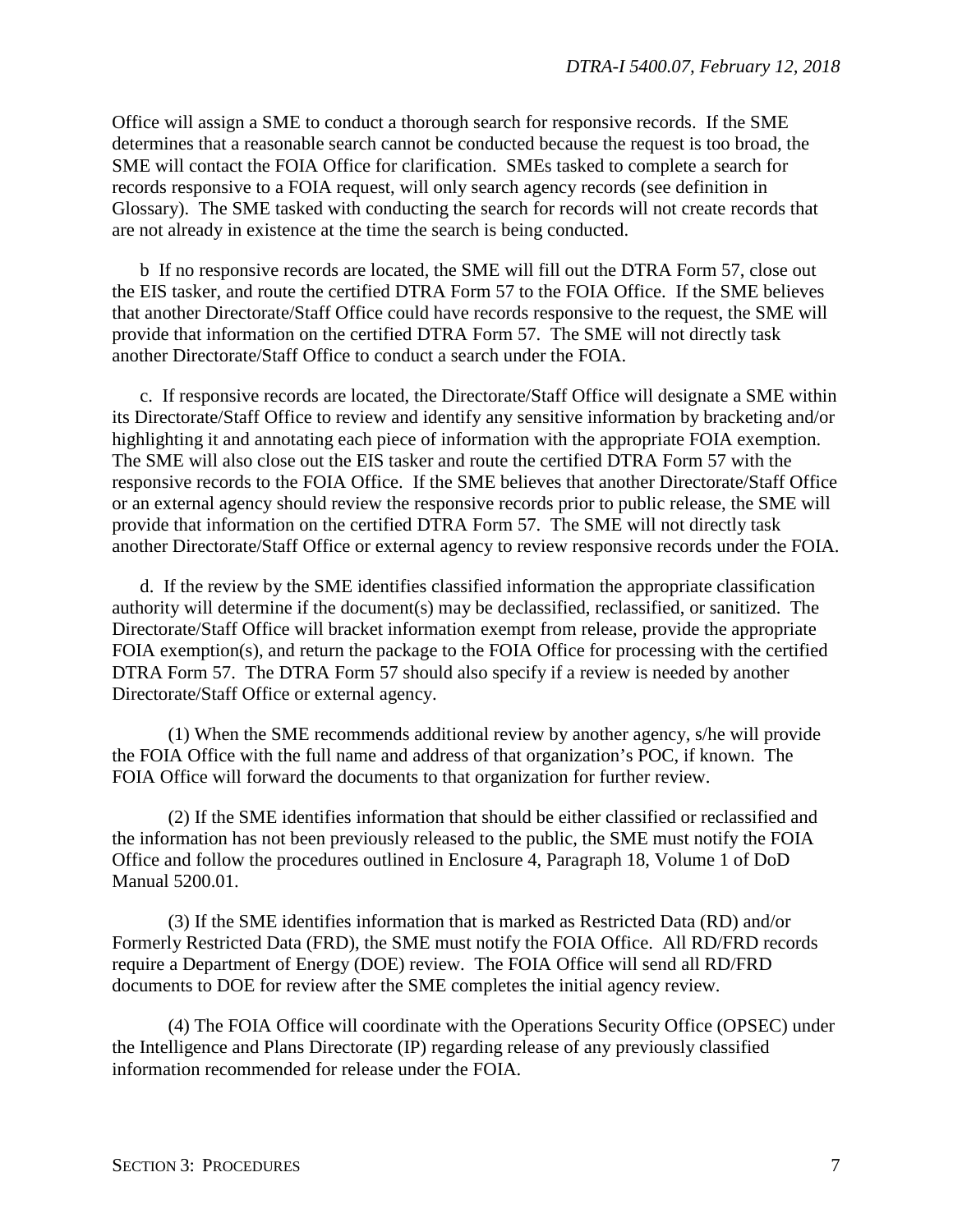e. If there is a disagreement between the FOIA Office and the Directorate/Staff Office SME regarding the use of a FOIA exemption to withhold information and the dispute cannot be resolved at that level, the FOIA Office will route the final packet to the appropriate Director/Staff Office Chief for review before going to the IDA. The Director/Staff Office Chief will have the opportunity to provide any relevant input to the IDA to resolve the dispute before the IDA makes the final determination on whether or not to withhold the information.

**3.5. APPEALS.** If the IDA makes the decision to deny information requested under FOIA, that denial may be appealed by the requester in writing to the DDIR. Appeals may also be made for any determination the requestor considers adverse to include but not limited to: fee category claim; denial of waiver or reduction of fees; fee estimate; failure to grant expedited processing; no records determinations; or not providing a response determination to a FOIA request within the statutory time limits.

Appeals should be clearly marked as such, both on the envelope and in the body of the letter. Requestors appealing such denials should include a copy of the denial letter, the case number, a statement of the relief sought, and the grounds upon which it is brought. Appeals should be sent to the address provided on the final response letter and postmarked no later than 90 calendar days after the date of the final denial letter.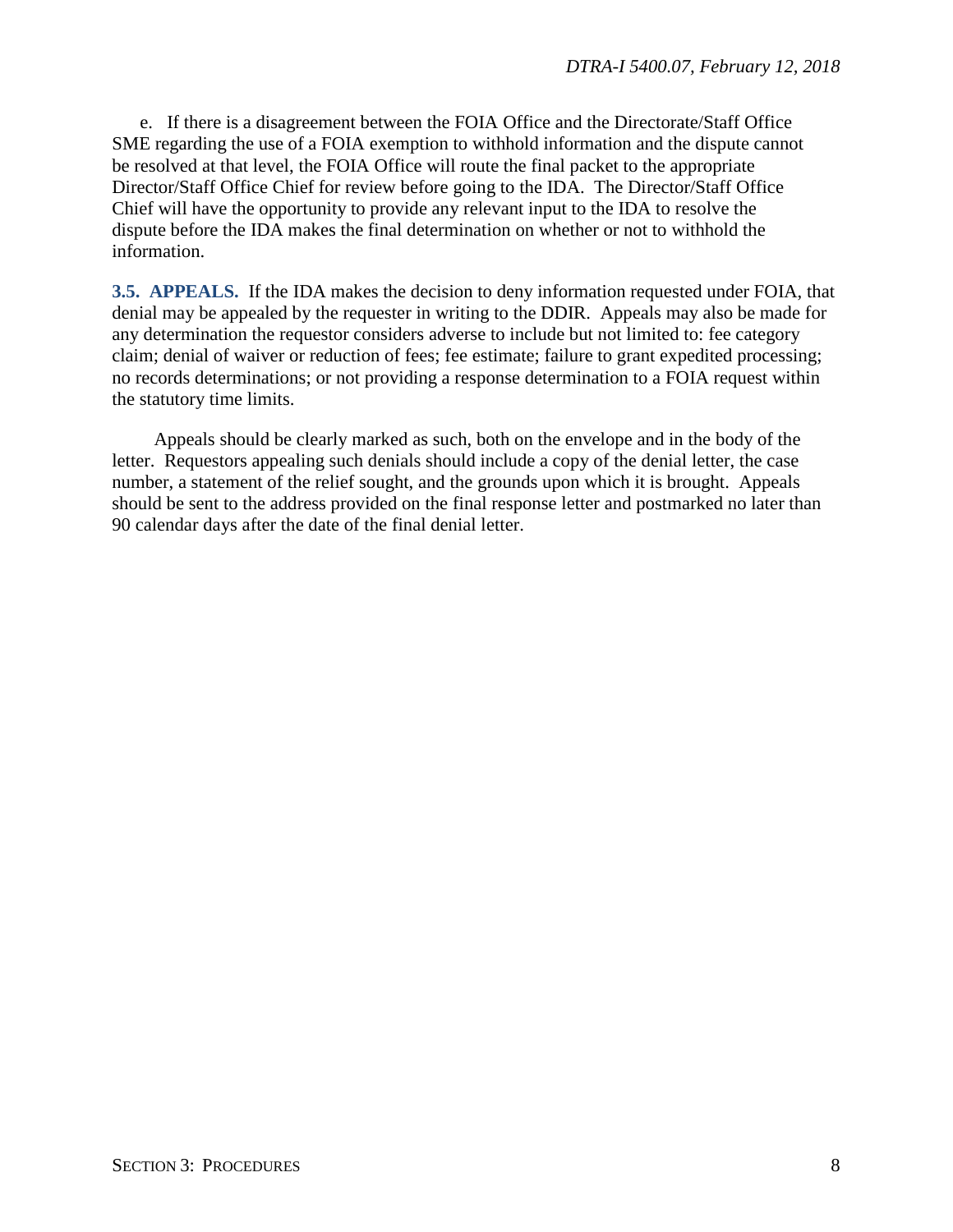## **GLOSSARY**

### <span id="page-8-1"></span><span id="page-8-0"></span>**G.1. ACRONYMS.**

<span id="page-8-2"></span>

| AL            | Director, Acquisition, Finance, and Logistics        |
|---------------|------------------------------------------------------|
| <b>CFR</b>    | Code of Federal Regulations                          |
| <b>DDIR</b>   | Deputy Director                                      |
| DO&C          | Directorate of Oversight and Compliance              |
| <b>DOE</b>    | Department of Energy                                 |
| <b>DTRA</b>   | <b>Defense Threat Reduction Agency</b>               |
| <b>DTRIAC</b> | Defense Threat Reduction Information Analysis Center |
| <b>FOIA</b>   | Freedom of Information Act                           |
| <b>FRD</b>    | <b>Formerly Restricted Data</b>                      |
| GC            | Office of the General Counsel                        |
| <b>GP</b>     | Governmental and Public Affairs Office               |
| <b>IDA</b>    | initial denial authority                             |
| IP            | Director, Intelligence and Plans                     |
| JD            | Joint Improvised-Threat Defeat Organization          |
| PA            | Privacy Act                                          |
| <b>POC</b>    | point of contact                                     |
| <b>RD</b>     | <b>Restricted Data</b>                               |
| <b>RD</b>     | Director, Research and Development                   |
| <b>SME</b>    | subject matter expert                                |
| U.S.C.        | <b>United States Code</b>                            |

**G.2. DEFINITIONS.** Unless otherwise noted, these terms and their definitions are for the purposes of this instruction. See reference (e) for other definitions.

**administrative appeal.** A request by a member of the public, made under FOIA, asking the appellate authority to reverse, modify, or reconsider any adverse determination. A requester may also appeal the failure of the agency to respond within the statutory time limits.

**agency record**. All documents or records (including electronic records) created or obtained by a U.S. Government agency that are in the agency's possession and control at the time a FOIA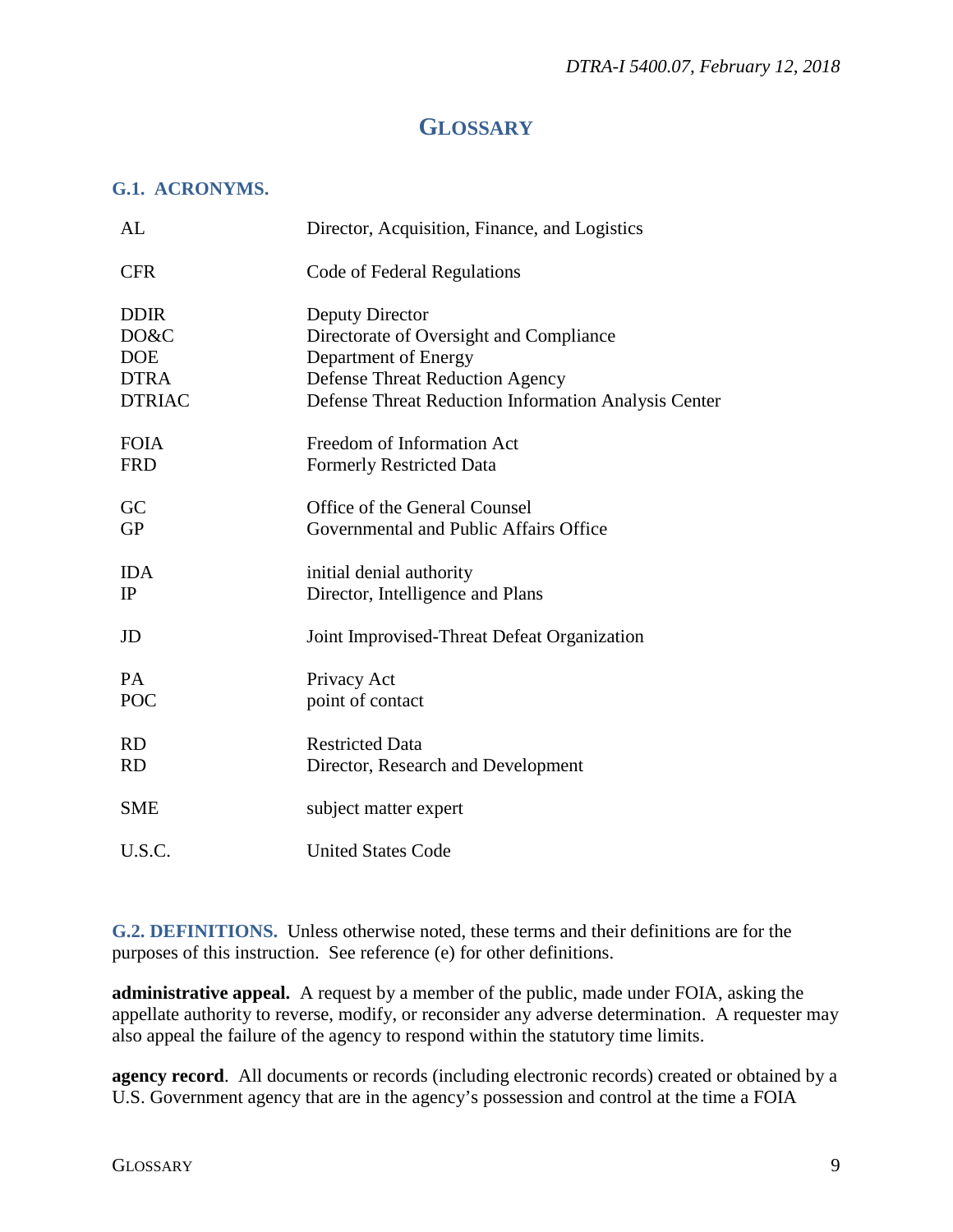request is received. The definition of an agency record under FOIA is more expansive than the definition of a federal record, e.g. drafts and working files are not official records but are still agency records responsive to FOIA requests.

**appellate authority.** The Agency FOIA Program head, or designee, having jurisdiction to review and possibly reverse, remand, or amend any adverse determination.

**electronic record.** Records (including e-mail correspondences) that are created, stored, and retrievable by electronic means.

**FOIA.** FOIA is a federal law that establishes the public's right to request existing records from Federal Government agencies. FOIA is known by its legal cite as *"*5 U.S.C. § 552.*"* FOIA provides that any person has a right, enforceable in court, to obtain access to federal agency records, except to the extent that such records (or portions of them) are protected from public disclosure by one of nine exemptions or by one of three special law enforcement record exclusions. FOIA thus established a statutory right of public access to executive branch information in the Federal Government.

**FOIA request.** A written request for agency records that reasonably describes the records sought, enabling a DoD Component employee familiar with the files to locate the records with a reasonable amount of effort.

**FOIA requester.** Any person, including a partnership, corporation, association, State or State agency, foreign government, foreign national, or a lawyer or other representative acting on behalf of any person who submits a FOIA request. This definition specifically excludes agencies within the Executive Branch of the U.S. Government.

**IDA.** An official who has been granted authority by the head of a DoD component to withhold records requested under the FOIA for one or more of the nine categories of records exempt from mandatory disclosure. IDA may also deny a fee category claim by a requester; deny a request for expedited processing; deny a request for a waiver or reduction of fees; review a fee estimate; and confirm that no records were located in response to a request.

**perfected FOIA request**. A FOIA that arrives at the FOIA office in possession of the records. The statutory time limit for responding to a FOIA request does not begin until it is perfected.